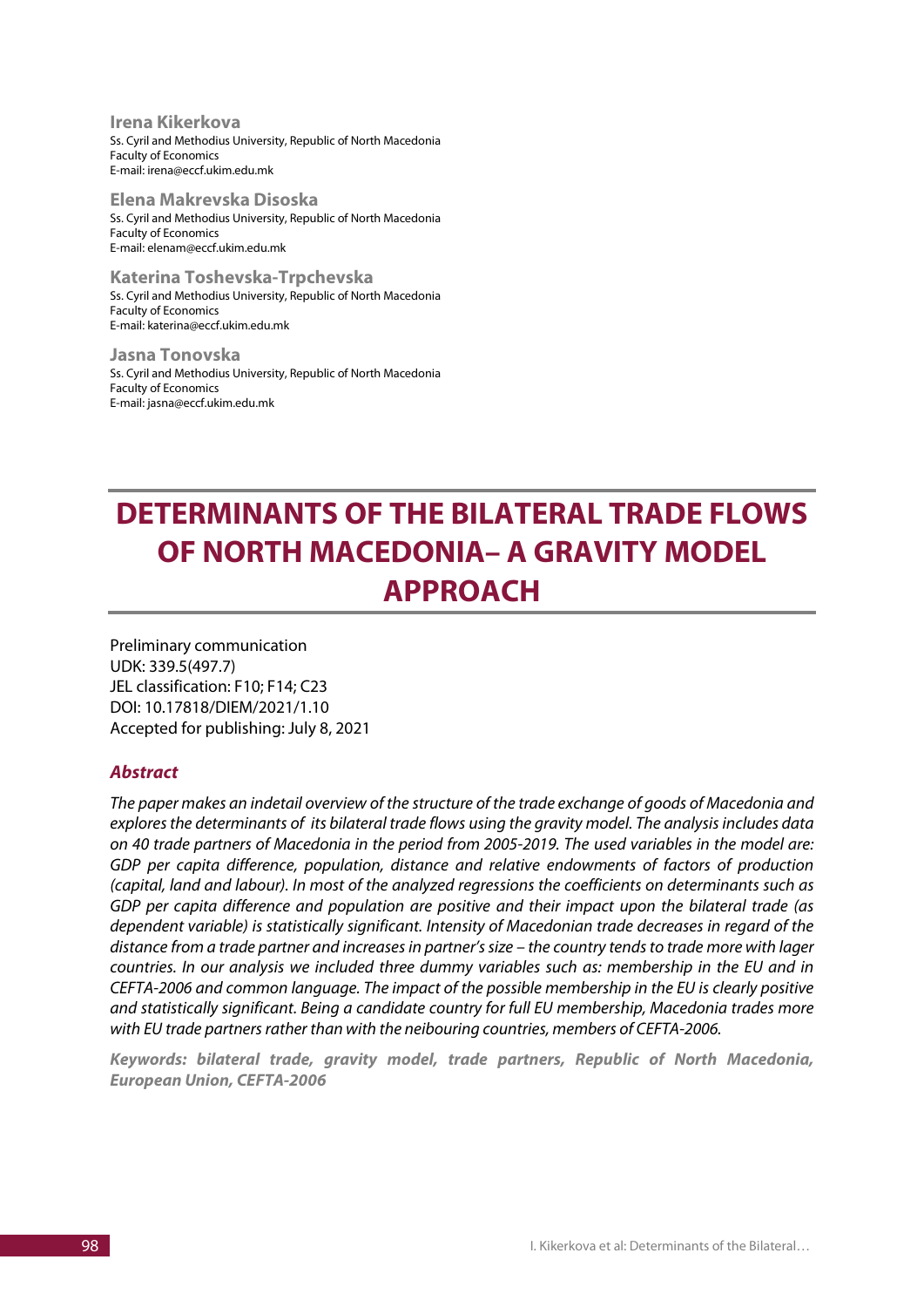## **1. INTRODUCTION**

Gravity models have long been used as a workhorse for analyzing bilateral trade flows. In this paper we apply gravity model to analyze the determinants of bilateral trade flows of Macedonia. The purpose of the paper is through analyzing the determinants of Macedonia's trade and by comparing them with the actual international trade position of the country to determine the flows and possible areas where different actors and instiututions could lead conclusions for future possible policy recommendations.

Macedonia is a small landlocked import dependent country with unfavorable economic structure. The unfavorable economic structure of the country was inherited from the two former Yugoslav states within which the Macedonia economy was integrated. This inherited economic structure of goods did not record many improvements even 30 years after its independence (see Table 1).

|                    | Exports |       | <i>Imports</i>     |      |       |  |
|--------------------|---------|-------|--------------------|------|-------|--|
| % of total exports |         |       | % of total imports |      |       |  |
|                    | 1997    | 2019  |                    | 1997 | 2019  |  |
| Intermediate goods | 52.3    | 65.2  | Intermediate goods | 61.4 | 71.0  |  |
| Capital goods      | 2.9     | 16.0  | Capital goods      | 10.5 | 9.0   |  |
| Consumption goods  | 44.6    | 18.5  | Consumption goods  | 27.5 | 16.8  |  |
| Omitted goods      | 0.2     | 0.3   | Omitted goods      | 0.6  | 3.2   |  |
| Total:             | 100     | 100.0 | Total:             | 100  | 100.0 |  |

Table 1 Export/import economic structure of foreign trade exchange of goods of Macedonia (%)

Source: Kikerkova, I. (2008): Foreign Trade, text book, Ss. Cyril and Methodius University, Faculty of Economics –Skopje, Skopje, p. 405 and Statistical Office of the RN of Macedonia (2020): Annual Report, Skopje, p. 580

The amount of exchanged intermediate goods both at the export and at the import side has worsened. At the same time, the percentage of import of capital goods has never exceeded more than 10.5% of total imports. For a country which is technologically backward and dependent on imports of new technology, the amount of imported capital goods is not only insufficient, but also has an inconvenient structure, as a significant portion of it consists of imported transportation means, basically automobiles.

Since 2011 there was a shift in the structure of the leading exported and imported items from Macedonia, due to the effects from the newly established plants within the so called Technological Development Industrial Zones. These zones were established in 2008 and function as free economic zones that provide customs, fiscal and other incentives for foreign investors. Thus, some of the most exported items from Macedonia since 2011 happen to becomponents for the automotive industry. The developments in the exporting sector are reflected on the import side, as raw materials for the production in the TIDZ register significant increase. (Statistical Office of RN of Macedonia, 2020).

The balance of payments of Macedonia records a continuous trade deficit which reached 2.255 million American dollars at the end of 2019, while the coverage of imports with exports reached 77.9% (National Bank of the RN of Macedonia, 2020).

About 2/3 of the foreign trade exchange of goods of Macedonia is effectuated with trade partners from the European Union. The trade exchange of goods with the EU started to intensify since the signification of the Stabilization and Association Agreement (SAA) back in 2001, which created a classic effect of trade creation in the foreign trade exchange of goods of the country. Just after the signification of the SAA the trade exchange of goods between Macedonia and EU reached 43% of the total trade exchange of goods and in ten years it reached 60%. At present Macedonia realizes 70% of its total exports and 80% of its total imports with trade partners from the EU (National Bank of the Republic of Macedonia, 2020).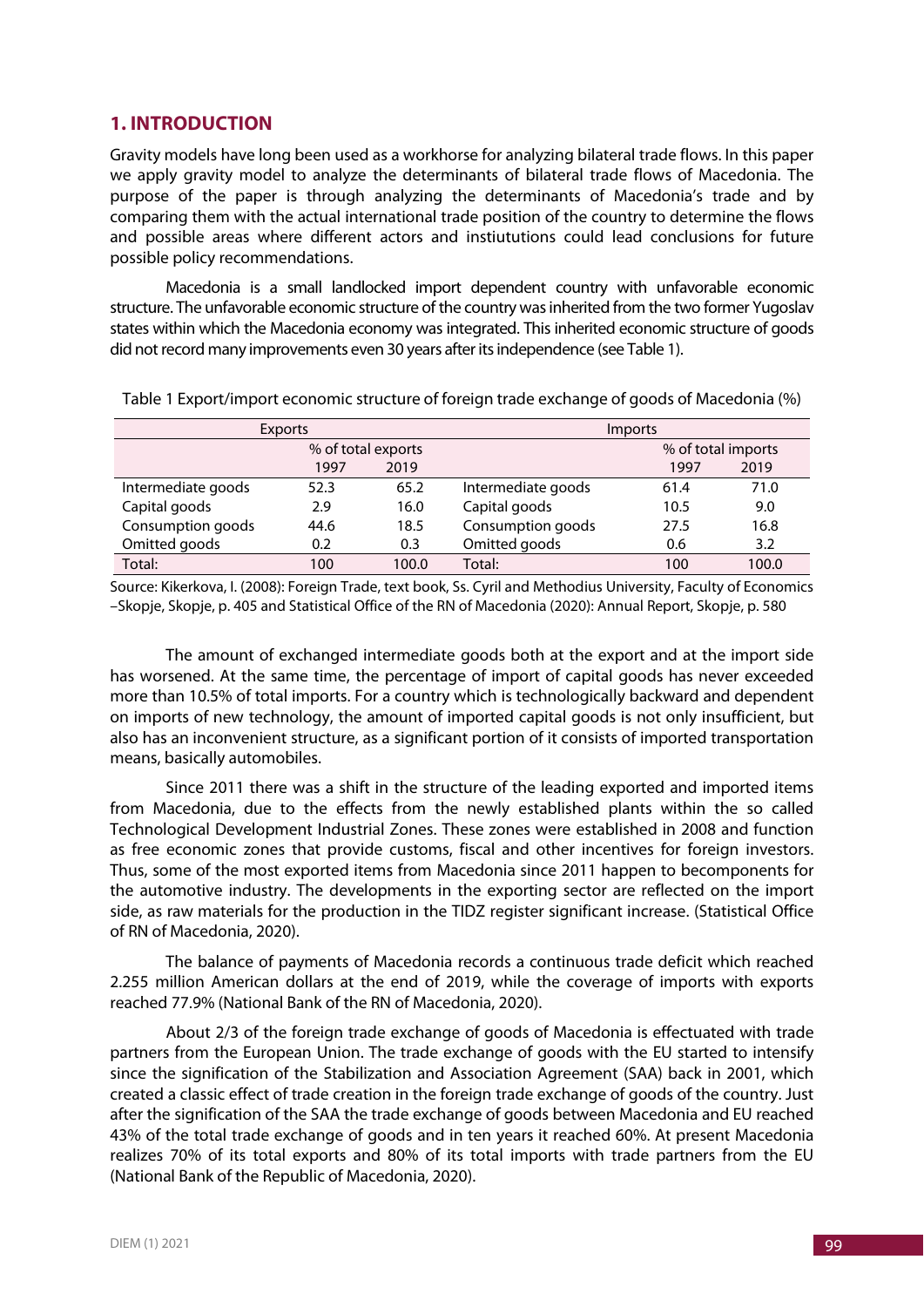Another 10-11% of the total trade exchange of goods is realized with trade partners from CEFTA-2006, which is the only RTA of which Macedonia is a full member (National Bank of the RN of Macedonia, 2020).

In the last 20 years the most important trading partners for Macedonia are Germany, Great Britain, Greece, Serbia and Italy. From the top five trading partner countries, the absolute dominant position belongs to Germany, which is the economy that absorbs almost half of the total Macedonian export, and covers about 10% of the total Macedonian import (Statistical Office of RN of Macedonia, 2020).

The second chapter of the paper provides with literature review for the application of gravity models, in the third part we explain the econometric model and the data. In the fourth chapter we will give explanaition of the results and in the fifth chapter we give conclusion.

#### **2. LITERATURE REVIEW**

Multiple research papers estimate the gravity equation on the sample of Western Balkans economies and specifically on Macedonian economy, offering several insights relevant to Macedonian exports and trade performance.

The first stream of research offers some early insights in the potential trade among Western Balkan countries and explores the economic benefits following signing of FTAs and joining the CEFTA 2006. Begović (2011) estimates a gravity model on a panel of CEFTA member countries and their major trading partners and concludes that trade agreements and liberalization did not improve trade in the region, when controlling for the other trade determinants. On the other hand, the gravity model by Pllaha (2012) shows that FTAs have positively contributed to the regional trade integration, even though the trade between nine SEE countries was below their potential. Similarly, Kucharčuková et al (2010) find that international trade of the SEE countries with the world economy is still below its potential, which is mainly explained by low institutional quality and the reasons are sought in light of the past regional conflicts.

The second group of studies, closely examining the determinants of Macedonian bilateral trade, finds that Macedonia's trade performance can partly be explained by the existence of nontariff barriers. Mojsoska-Blazevski and Petreski (2010) estimate the gravity model for the foreign trade between Macedonia and 39 trading partners. They show that Macedonian and foreign GDP per capita play significant role in explaining bilateral trade, as well as the standard gravity variables, such as geographical proximity, economic similarity and common language and border. On the other hand, authors find no additional gains from FTAs and from CEFTA2006, which could be explained by the still existent non-tariff barriers across the SEE countries. The paper by Toševska-Trpčevska and Tevdovski (2014) sheds light on this particular topic. The authors employ gravity model in order to estimate the impact of customs and administrative procedures on trade in Macedonia and other SEE countries. Their results show that the number of days at the border and costs paid in both importer and exporter country pose significant impediments to trade, whereas number of documents needed to import or export do not obstruct trade. In addition, statistically significant effects on trade show common borders and common history. Therefore, authors recommend that more attention should be placed on measures towards simplification and harmonization of procedures and documents in trade, in order to facilitate and stimulate trade.

Considerable body of research analyzing Macedonian trade in the context of Western Balkans group of countries emphasize the role of non-economic factors, such as common history, in their joint trade. This is evident in the study by Apostolov and Josheski (2018), which confirms that Western Balkan countries have positive propensities to import from Macedonia. The strength of regional integration is validated by the analysis of trade linkages within Western Balkan countries by Murgasova et al. (2015). In particular, their estimation shows that for both exports and imports, membership in the Western Balkan group is a strong explanatory factor of the size of trade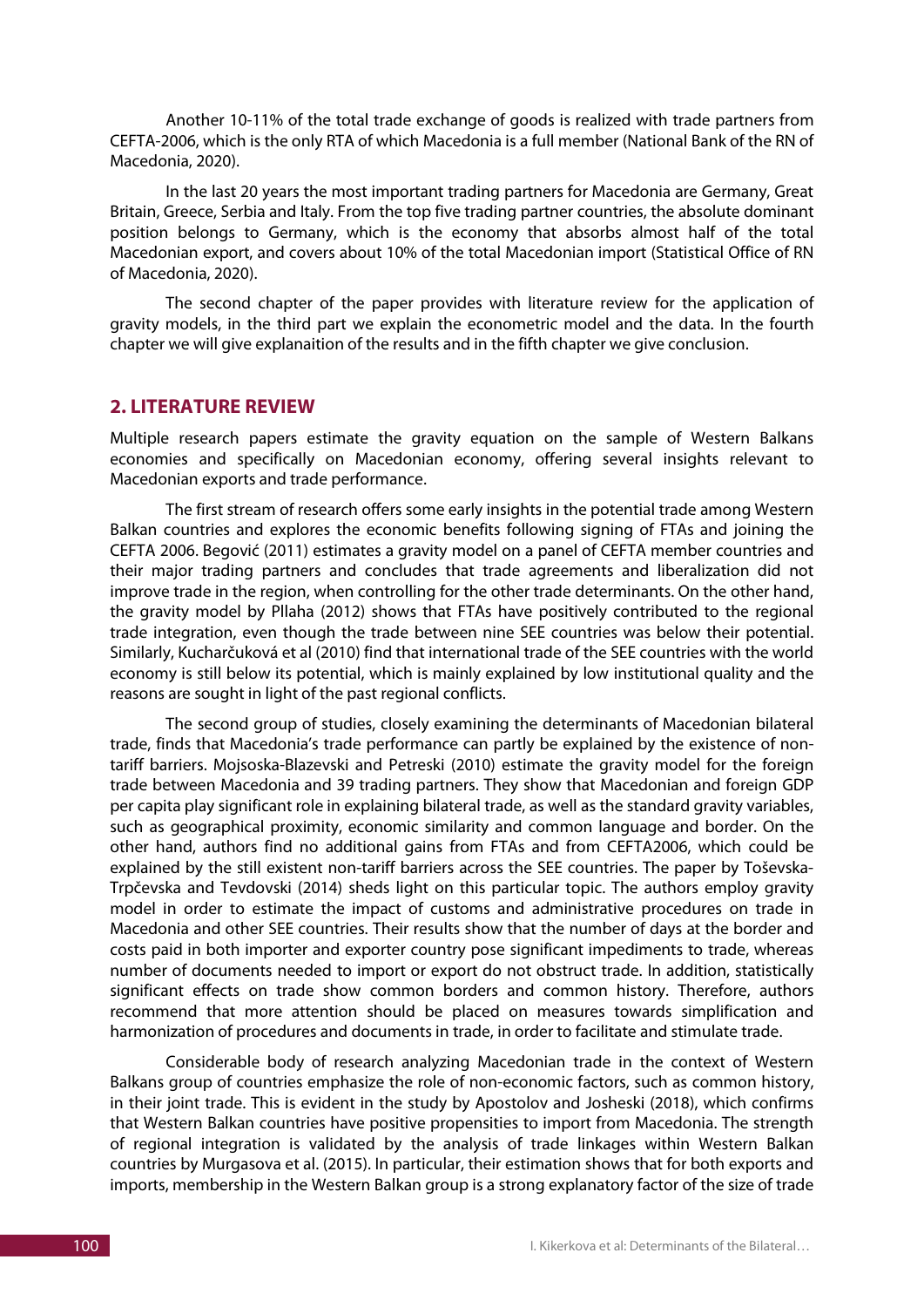flows, which is a reflection of the improvement of intra-regional relations since 2000, on the back of historically similar institutional frameworks and languages. Similarly, the results of the gravity model by Trivić and Klimczak (2015) show that non-economic factors in the Western Balkans, such as language, culture and common history, play the most important role in determining bilateral trade. Another contribution to this topic is by Pere and Ninka (2017), who conduct a comprehensive analysis for each country in Western Balkans and the overall region. The gravity model for Macedonian exports points to a positive relationship with the exports to the countries of the former Yugoslavia, in addition to domestic GDP per capita, GDP per capita of partner countries and the weight of manufacturing to the total production of partner countries. The gravity model by Kaloyanchev, Kusen and Mouzakitis (2018) confirms the main insights from the referenced body of research – the intra-regional trade in Western Balkans would follow from increased economic activity and would benefit from reducing non-tariff barriers.

### **3. EXPLANATION OF THE ECONOMETRIC MODEL AND DATA**

The panel gravity model presented further in the texts aims to explore the determinants of Macedonian trade by considering the bilateral trade flows with 40 trading partners ranging from the most important trading partners (such as Germany, Serbia, Italy...) to countries that Macedonia has insignificant trade flows (Cyprus, Japan, Bolivia...). This model is widely used to examine country-specific trade characteristics (Anderson & Wincoop, 2003). The panel gravity model is OLS without effects. For the construction of the model we used data for the period from 2005 to 2019.

The framework of the model is based on the analogy with the Newtonian theory of gravity reflecting the relationship between the intensity of trade between two partners, the size of their economies and the distance between them (Tinbergen 1962, Bergstrand 1985). The traditional gravity model successfully reproduces the volume of trade between trading partners using macroeconomic properties, such as GDP, geographic distance, and other related factors. Although there are different modifications of the model in terms of empirical specification (Melitz and Rubinstein, 2008; Almog, A., Bird, R., & Garlaschelli, D., 2019) we use the basic model by constructing the following equation:

*LnTRADEijt*<sup>=</sup> *α1lnGDPcapitaijt* + *α2lnREMOTNESSijt* <sup>+</sup> *α3lnPOPijt* <sup>+</sup> *α4LnLABOURijt* <sup>+</sup> *α5lnCAPITALijt +*   $\alpha_6$ InLANDijt j +  $\beta_1$ EUjt +  $\beta_2$ CEFTAjt +  $\beta_3$ LANGUAGEjt $\gamma_i + \lambda t$  + $u_{it}$  (1)

The dependent variable (TRADE*ijt)* is constructed as a sum of export and import from Macedonia to the trading partners in absolute values.

In order to define the independent variables, we consulted the available academic literature, and decided to include the most commonly used variables in the model.

Helpman and Krugman (1985) pointed out that countries with similar level of development trade more intensively than countries that are at different levels of economic development. *GDP per capita* is the most common indicator of the level of development. In our model it is calculated as a difference between maximum and minimum value of GDP per capita of Macedonia and of the trading partner at constant prices (*GDPcapitaijt)*. We expect this coefficient to be statistically significant and positive. An increase in the gap should increase the intensity of bilateral trade, thus postivly affect bilateral trade. Increase of the GDP per capital means increased demand for goods.

The model also comprises the standard variable - geographical distance, expressed in kilometers (*REMOTNESSijt)*. However, since this variable is constant throughout time, we included a dynamic component by multiplying the distance in kilometers with the GDP ratio of Macedonia and the trade partner. If the distance between the two countries is higher it implies higher transport costs, hence, it is likely to cause a negative impact on the bilateral flows of trade.

Regarding the population, we calculated a sum of the population in Macedonia and of the trading partner (*POPijt)*. The bigger the population in one country, the bigger the market and the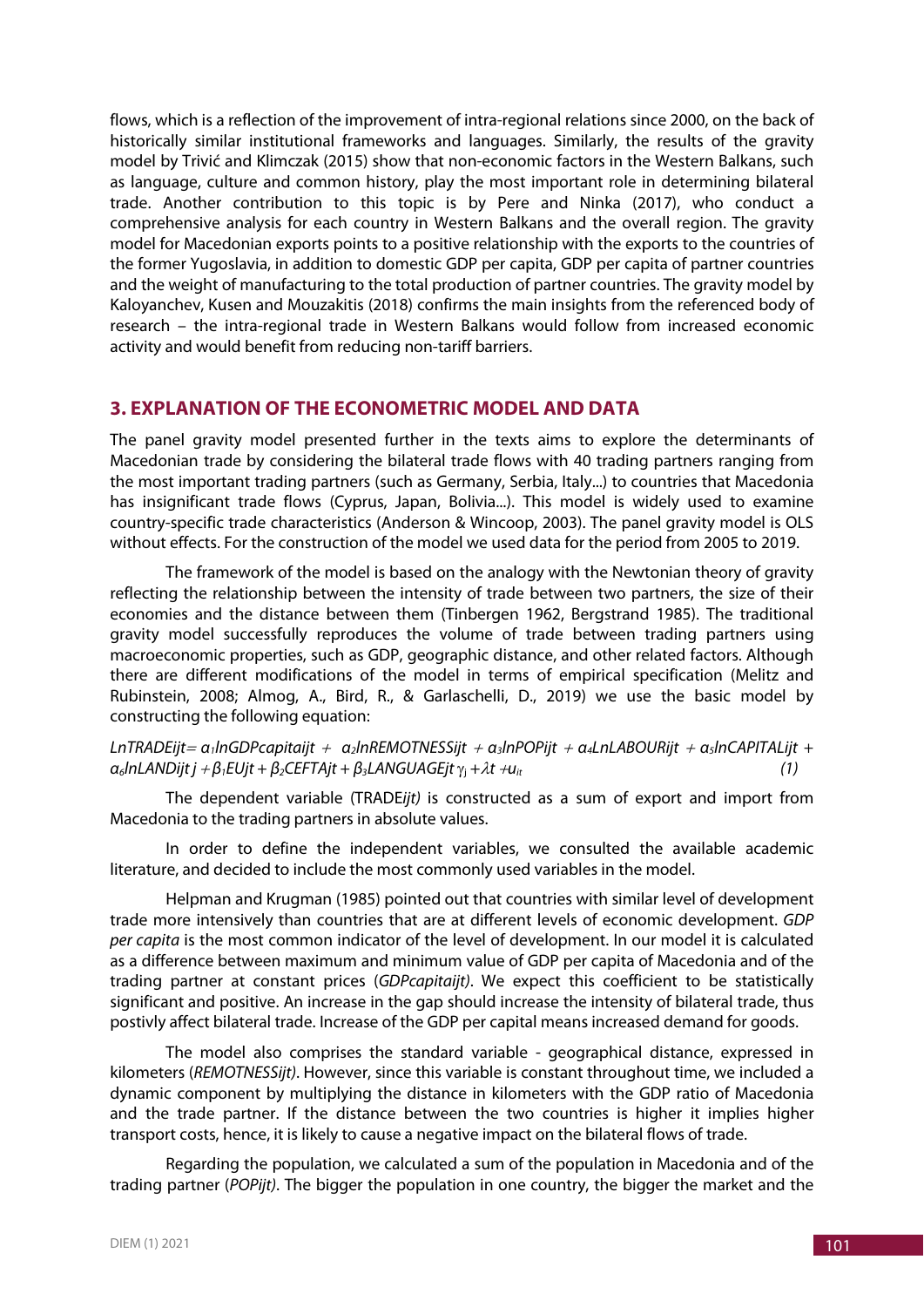potential for trade. However, bigger population can decrease the income per capita, and therefore the consumption capacity might shrink. Lower income per capita tends to decrease the demand for imports (Nuroglu, E. 2009).

Factor endowment is commonly understood to be the *amount of capital, land or labor that a country possesses* (*CAPITALijt, LABOURijt LANDijt*) and may exploit for the production process. In this model we included the variables: capital, labour and land endowment. The Heckscher-Ohlin international trade theory states that comparative advantage is derived from differences in relative factor endowments across countries and relative intensities with which factors are used across sectors. A country will have an advantage vis a vis other country in producing goods in those sectors which are endowed with factors disposable in relative abundance. The best approach to influencing trade outcomes is to invest in resource market enhancement, such as education and training of the engaged working force and transparency and availability of capital (Stone, S., R. Cavazos Cepeda and A. Jankowska, 2011).

Apart from standard independent variables we use three dummy variables: membership in regional trade agreements: EU and CEFTA-2006; and common language. Macedonia is a member of only one RTA - CEFTA-2006. At the same time, Macedonian exports enjoy a preferential treatment on the Internal Market of the EU, due to the signed Stabilization and Association Agreement with the EU. The impact of the full membership in the CEFTA-2006 and the expected one in the EU, is supposed to be positive and statistically significant. Most of the CEFTA-2006 member-states have similar languages, so it is also expected that trade among these countries should be easier and more intensive.

The general fit of the model is high, explaining around 70% of the variation in trade. The results are robust to potential modifications in all five equations. Data set was compiled from World Bank data development indicators. Data for the trade flows from and to Macedonia was derived from the National Bank of the Republic of North Macedonia.

### **4. EXPLANATION OF THE RESULTS**

In order to explore the determinants of bilateral trade flows of Macedonia we constructed gravity model. In the specification  $R^2$  and the adjusted  $R^2$  are high – around 70%, meaning that the independent variables taken into account explain satisfactory the dependent variable trade.

We start the explanation of the results with analyzing the influence of the variable *GDP per capita difference* over bilateral trade flows. We acknowledge high statistical significance of this variable over trade flow and estimate positive sign of the variable. This means that the bigger the GDP per capita gap between Macedonia and its trading partners the higher the statistical significance of country's bilateral trade flows increment. Thus we confirm that Macedonia's greatest trading partners are countries with significantly higher GDP per capita than the Macedonian one, which is absolutely correct as Macedonia's number one trading partners are countries from the EU like: Germany, Great Britain, and Italy (Table 4). The coefficient of this variable is also high and we can say that 1% increase of the GDP per capita difference between Macedonia and its trading partners may lead to 0.32% growth of bilateral trade.

*Distance* is the other independent variable that is the main proponent of the gravity model indicating that greater distance between trading partners implies higher transportation costs and thus negatively impacts trade. This assumption is confirmed in the gravity model of Macedonia. The statistical significance is high, the sign is expectedly negative and the coefficient in the last regression indicates that 1% of increase of the distance (remoteness) of Macedonia may lead to a decrease of bilateral trade of 1.15%.

The influence of the variable *population* is statistically significant and positive as expected. The increase of the population in both of Macedonia and its trading partners leads to bigger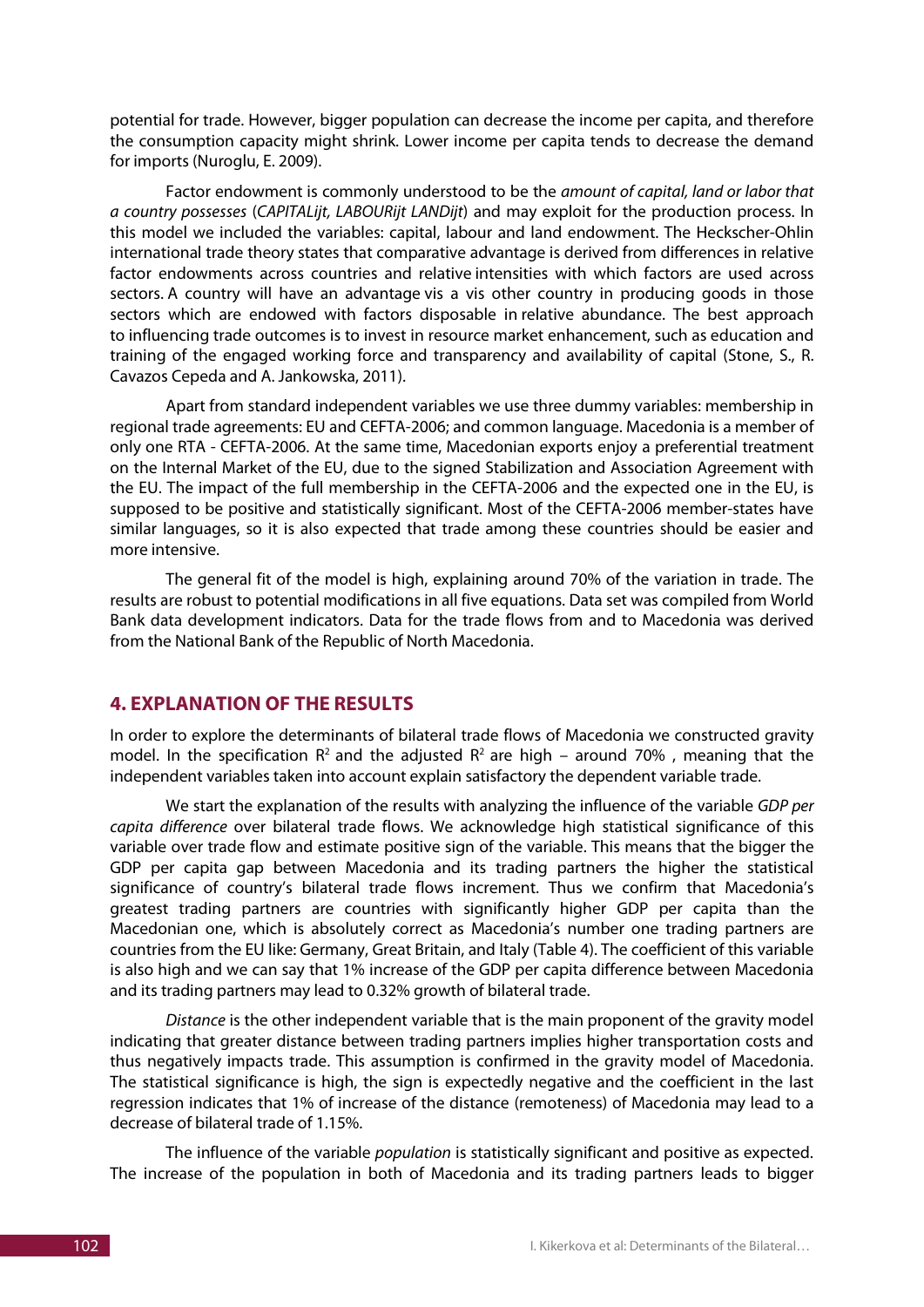market and bigger potential to trade. The coefficient is high and indicates that 1% growth of population may lead to 2.51% increase of trade flows.

The results of the influence of *factor endowments(capital, land and labour)* on trade indicate that they are all highly statistically significant. However, difference in land aboundance and labour productivity has negative impact upon trade exchange of goods beween Macedonia and its trading partners, and difference in capital endowment has positive effect. The explanation of these results can be found in the economic structure of foreign trade exchange of Macedonia presented in Table 1. Macedonia is a small landlocked and import dependent country that hasn't undergone satisfactory economic restructuring. The country is still dependent on import of raw materials and components and preserves the same structure in exporting intermediate goods with lower level of finalization. The positive coefficient of capital endowment indicates that when the difference between capital endowments between Macedonia and its trading partners is bigger than it should lead to increase of Macedonian trade. In our model 1% increase in the difference of capital endowments, should increase Macedonian trade by 1.57% on average. The coefficient for labor endowment indicates that the bigger the difference in labor productivity among Macedonia and its trading partner, the lower is the trade between Macedonia and its trading partners. The negative coefficients on land endowment suggests that the increase of the difference of land possesion between Macedonia and its trading partners leads to decreasing mutual trade.

| N. of observations | 529           |  |  |
|--------------------|---------------|--|--|
|                    | $0.3239***$   |  |  |
| LnGDP per capita   | (0.0719)      |  |  |
| LnREMOTNESS        | $1.1452$ ***  |  |  |
|                    | (0.0687)      |  |  |
| LnPOP              | 2.5059***     |  |  |
|                    | (0.0985)      |  |  |
| LnCAPITAL          | $1.5741***$   |  |  |
|                    | (0.1114)      |  |  |
| LnLAND             | $-0.1529$ *** |  |  |
|                    | (0.0370)      |  |  |
| LnLABOUR           | $-0.34026***$ |  |  |
|                    | (0.0775)      |  |  |
| EU                 | $0.8217$ ***  |  |  |
|                    | 0.1441        |  |  |
| <b>CEFTA</b>       | $0.6240$ ***  |  |  |
|                    | (0.2524)      |  |  |
| LANGUAGE           | 1.5586***     |  |  |
|                    | (0.1890)      |  |  |
| R <sub>2</sub>     | 0.7050        |  |  |
| <b>Adjusted R2</b> | 0.6999        |  |  |

Table 2 Results from the gravity panel data model

Note: Numbers given in parenthesis are corresponding standard deviations. \*\*\* : p< 0.01; \*\*:p< 0.05; \* : p < 0.1

Source: Authors` calculations

Additionally in the model we present the results from the analysis of three dummy variables: *trade with EU member countries, Macedonia's membership in CEFTA-2006 (free trade area) and common language with the trading partners*. The results show that there is statisticaly significant positive impact of free trade agreements upon Macedonian trade exchange of goods. The results indicate that EU member-states have strong significant impact upon Macedonian trade flows, i.e. Macedonian bilateral trade flows are highly influenced by EU members. Even more, the results confirm positive influence of Macedonia's membership in CEFTA-2006. These results can be considered as correct as in reality Macedonia's biggest trade partners are EU member-states and EU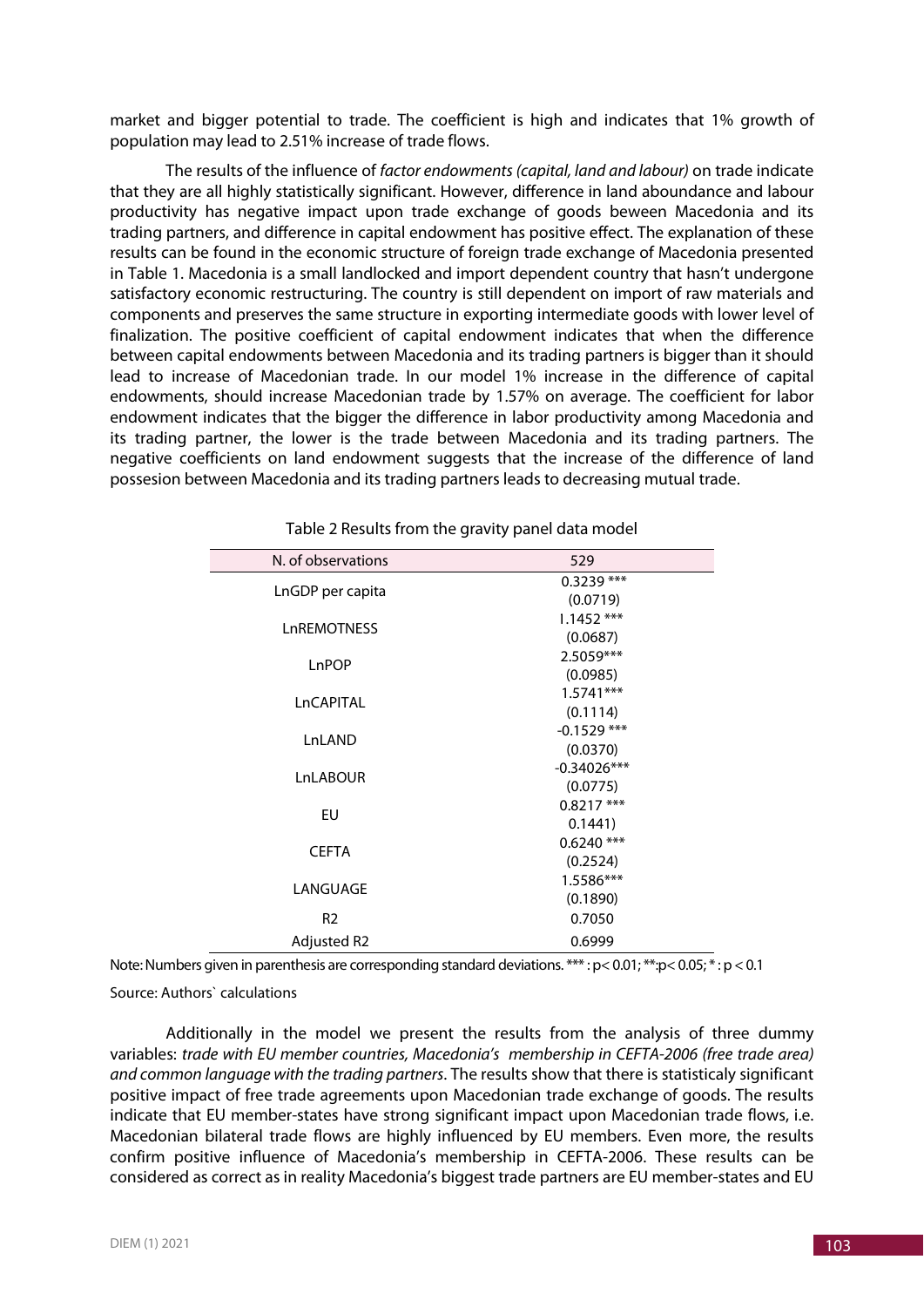is by far the most important trading partner of the country. CEFTA-2006 member-countries are the second most important trading partner of Macedonia.

The influence of the dummy variable *common language* appears to be significant and positive. It can be explained with the fact that some of the most significant trading partners of Macedonia are countries from the neighbourhood which have simillar languanges. Trading with a foreign partner that shares the similar language decreases communication costs and that can promote trade.

## **5. CONCLUSIONS**

The aim of this paper is to give an insight into the determination of bilateral trade flows of Macedonia by applying the standard workhorse for international trade: the gravity model. We have analyzed Macedonia's trade with 40 trading partners throughout a period of fifteen years and the results from the model have only confirmed the picture of a small import dependent and landlocked country.

The results have confirmed the week economic restructuring of the country, the low level of technological development of the production processes in the country, and its lagging behind in development in comparison with other countries. Macedonia's greatest trading partners are highly developed EU member-states, which basically derives from the preferential market access obtained with the SAA signed with EU. Yet, the structure of the exported goods from Macedonia to the EU market is rather inconvenient and dependant on exports of intermediate products mostly with low level of finalization. Macedonia's greatest trading partners are countries with significantly higher GDP per capita than Macedonia's GDP which is absolutely correct as Macedonia's number one trading partners are countries from the EU like: Germany, Great Britain and Italy. Second most important trading partner of Macedonia are member-countries from CEFTA-2006.

Macedonia is trading more with partners with whom there are bigger difference in capital endowments which confirms the fact that the country is lagging behind in technological advancement and is mostly exporting raw materials and semi-processed products and importing products with higher capital abundance. The influence of land endowment and labor productivity with its trading partners indicates negative significance. Bigger difference of land abundance and higher labor productivity between Macedonia and its trading partners should lead to less mutual trade. These results should be taken into account by all actors and institutions of the country for making analysis and in the process of creating future trade policy recommendations.

### **REFERENCES**

Anderson, J. E., and Van Wincoop, E. (2003). Gravity with gravitas: A solution to the border puzzle. *American economic review*, *93*(1), pp. 170-192. https://doi.org/10.1257/000282803321455214

Almog, A., Bird, R., and Garlaschelli, D. (2019). Enhanced gravity model of trade: reconciling macroeconomic and network models. *Frontiers in Physics*, *7*, p.55. https://doi.org/10.3389/fphy.2019.00055

Apostolov, M., and Josheski, D. (2018) "Macedonia's exports toward Southeast Europe through the gravity model", *Journal of Economic and Administrative Sciences*, Vol. 34 No. 2, pp. 108-122. https://doi.org/10.1108/ JEAS-05-2017-0039

Bergstrand, J. H. (1985). The gravity equation in international trade: some microeconomic foundations and empirical evidence. *The review of economics and statistics*, pp. 474-481. https://doi.org/10.2307/1925976

Begović, S. (2011) "The Effect of Free Trade Agreements on Bilateral Trade Flows: The Case of CEFTA", *Zagreb International Review of Economics & Business*, Vol. 14 (2), pp. 51–69.

Bjelić, P., and Dragutinović Mitrović, R. (2012) "The effects of competing trade regimes on bilateral trade flows: case of Serbia", in *Proceedings of Rijeka Faculty of Economics*, 30 (2), pp. 267–294.

Bussière, M., Fidrmuc, J. and Schnatz, B. (2005) "*Trade Integration of Central and Eastern European Countries: a Lesson from a Gravity Model*", European Central Bank Working Paper Series, No 545.

Christie, E. (2002) "*Potential Trade in Southeast Europe: a Gravity Model Approach*". WIIW Working Papers, No 21.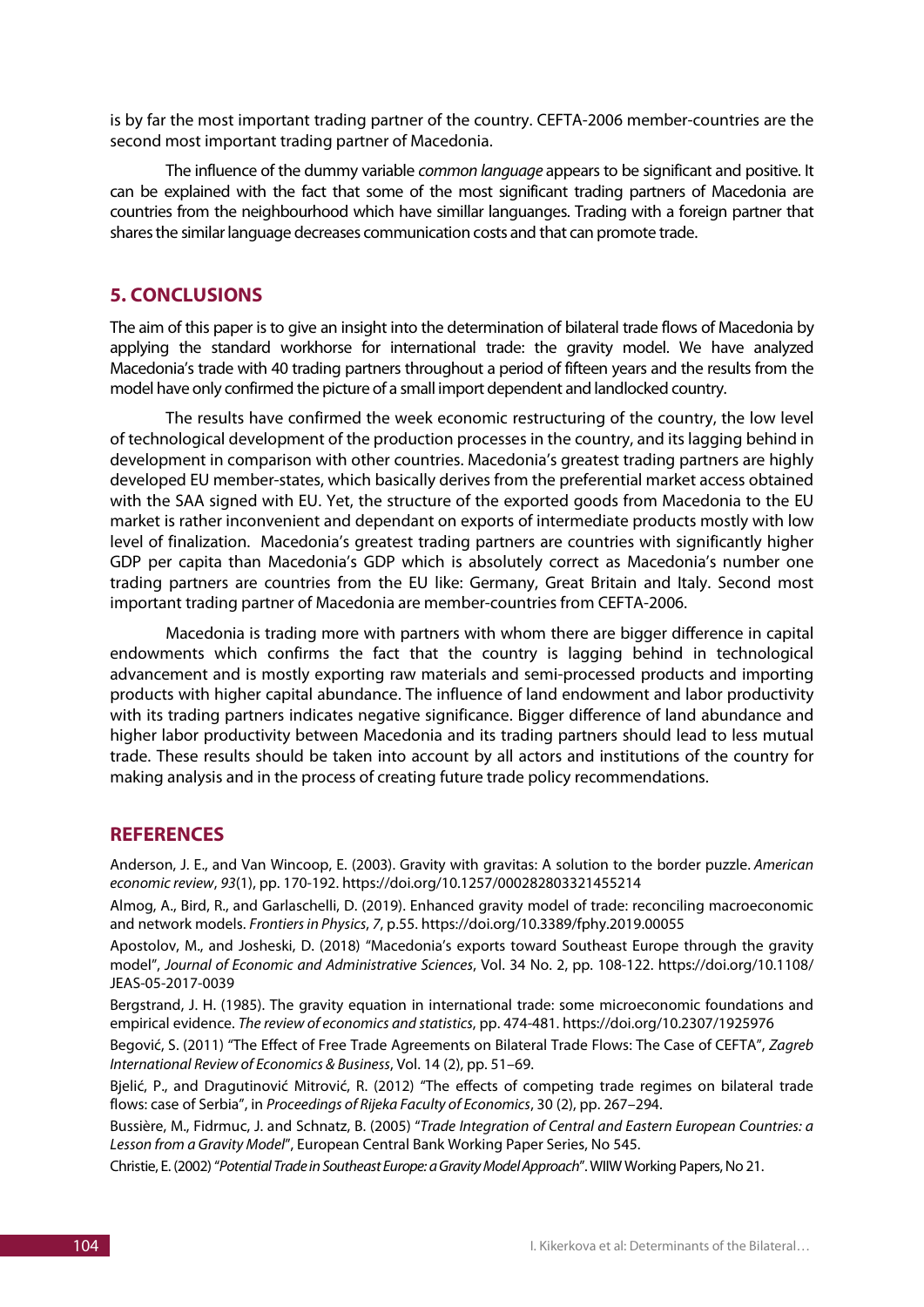Damijan, J., Sousa, J. and Lamotte, O. (2006) "*The Effect of Trade Liberalization in South-Eastern European Countries*", The Vienna Institute for International Economic Studies Working Paper, No 070.

Helpman, E., Melitz, M., and Rubinstein, Y. (2008). Estimating trade flows: Trading partners and trading volumes. *The quarterly journal of economics*, *123*(2), pp.441-487. https://doi.org/10.1162/qjec.2008.123.2.441

Helpman, E., and Krugman, P. R. (1985). *Market structure and foreign trade: Increasing returns, imperfect competition, and the international economy*. Cambridge: MIT press.

Ilahi, N., Khachatryan, A., Lindquist, W., Nguyen, N., Raei, F. and Rahman, J. (2019). "*Lifting Growth in the Western Balkans: The Role of Global Value Chains and Services Exports*", IMF European Department Report, No. 19/13. https://doi.org/10.5089/9781498314916.087

Kaloyanchev, P., Kusen, I. and Mouzakitis, A. (2018). "*Untapped Potential: Intra-Regional Trade in the Western Balkans*", European Commission Discussion Paper, No. 80.

Kaminski, B., and de la Rocha, M. (2003). "*Stabilization and Association Process in the Balkans: Integration Options and their Assessment*". World Bank Policy Research Working Paper, No 3108. https://doi.org/10.1596/ 1813-9450-3108

Kikerkova, I. (2008): *International Trade*, Faculty of Economics – Skopje, Skopje (in Macedonian).

Klimczak, Łukasz and Trivić, J. (2015). "The determinants of intra-regional trade in the Western Balkans", *Proceedings of Rijeka School of Economics*, vol. 33, sv. 1, pp. 37-66.

Kucharčuková, O., Babecký and J., Raiser, M. (2010). "*A Gravity Approach to Modelling International Trade in South-Eastern Europe and the Commonwealth of Independent States: The Role of Geography*", CNB Working Paper.

Kang, J. W., and Dagli, S. (2018). International trade and exchange rates. *Journal of Applied Economics*, 21(1), pp. 84-105. https://doi.org/10.1080/15140326.2018.1526878

Murgasova, Z., Ilahi, N., Miniane, J., Scott, A., Vladkova-Hollar, I. and an IMF Staff Team. (2015). "*The Western Balkans: 15 Years of Economic Transition*", IMF Regional Economic Issues Special Report. https://doi.org/ 10.5089/9781513566399.001

Meini, Z. (2013). *Development Process and Review of the International Trade Theory*. University of Science and Technology School of Business Administration, https://download.atlantis-press.com/article/7271.pdf

Miljovski, J., and Uzunov, V. (2002) "*International and Regional Economic Integration in South East Europe: The Case of Macedonia*", WIIW Working Papers, No. 019.

Mojsoska-Blazevski, N., and Petreski, M. (2010). "*Western Balkan's trade with the EU and CEFTA-2006: Evidence from Macedonian data*", Munich Personal RePEc Archive, No. 41942.

National Bank of the RN of Macedonia (2020): Bulletin, National Bank of the RN of Macedonia, Skopje, https://www.nbrm.mk/ns-newsarticle-kvartalen-izvestaj-statisticki-prilog-I-2020.nspx [Accessed 17.3.2021].

Nuroglu, E. (2009). The impact of population on bilateral trade flows in the case of OIC. https://www.researchgate.net/publication/261000595\_The\_Impact\_of\_Population\_on\_Bilateral\_Trade\_Flows\_in\_th e\_case\_of\_OIC [Accessed 15.3.2021].

Pere, E., and Ninka, E. (2017). "*International Trade in Western Balkan Countries: Analysis Based on the Gravity Model*", The WIIW Balkan Observatory, Working Papers, No. 126.

Pjerotić, Lj. (2008) "Trade Liberalization in the South East Europe – Effects and Controversial Issues", *Panoeconomicus*, No. 4, pp. 497–522. https://doi.org/10.2298/PAN0804497P

Pllaha, A. (2012) "*Free Trade Agreements and trade integration among South Eastern European countries; Gravity model estimations*", Bank of Albania Working Paper. No. 05 (36).

Sozovska, A., Nikolov, M., & Trakovski, J. (2004). *Exchange rate regimes in transition economies*.USAID Fiscal Reform Project.[Online] Available: http://www. cea. org. mk/statii/Paper% 20Intern% 20Sandra. pdf.(Accessed 12 April 2012).

Stone, S., R. Cavazos Cepeda and Jankowska A. (2011). "*The Role of Factor Content in Trade: HaveChanges in Factor Endowments Been Reflected in TradePatterns and on Relative Wages*?", OECD Trade PolicyPapers, No. 109, OECD Publishing, Paris. http://dx.doi.org/10.1787/5kgdnq52qxzw-e

Statistical Office of the RN of Macedonia (2020). *Annual Report,* Statistical Office of the RN of Macedonia, Skopje, pp. 581-584.

Tinbergen J (1962), *Shaping the World Economy*, The Twentieth Century Fund, New York.

Toševska-Trpčevska K. and Tevdovski, D. (2014). "Measuring the Effects of Customs and Administrative Procedures on Trade: Gravity Model for South-Eastern Europe", Croatian Economic Survey, Vol. 16, No. 1, pp. 109–127. https://doi.org/10.15179/ces.16.1.4

Zikov, A. and Kikerkova, I. (2000). *International trade*. Faculty of Economics –Skopje, Skopje, pp. 241-245 (in Macedonian).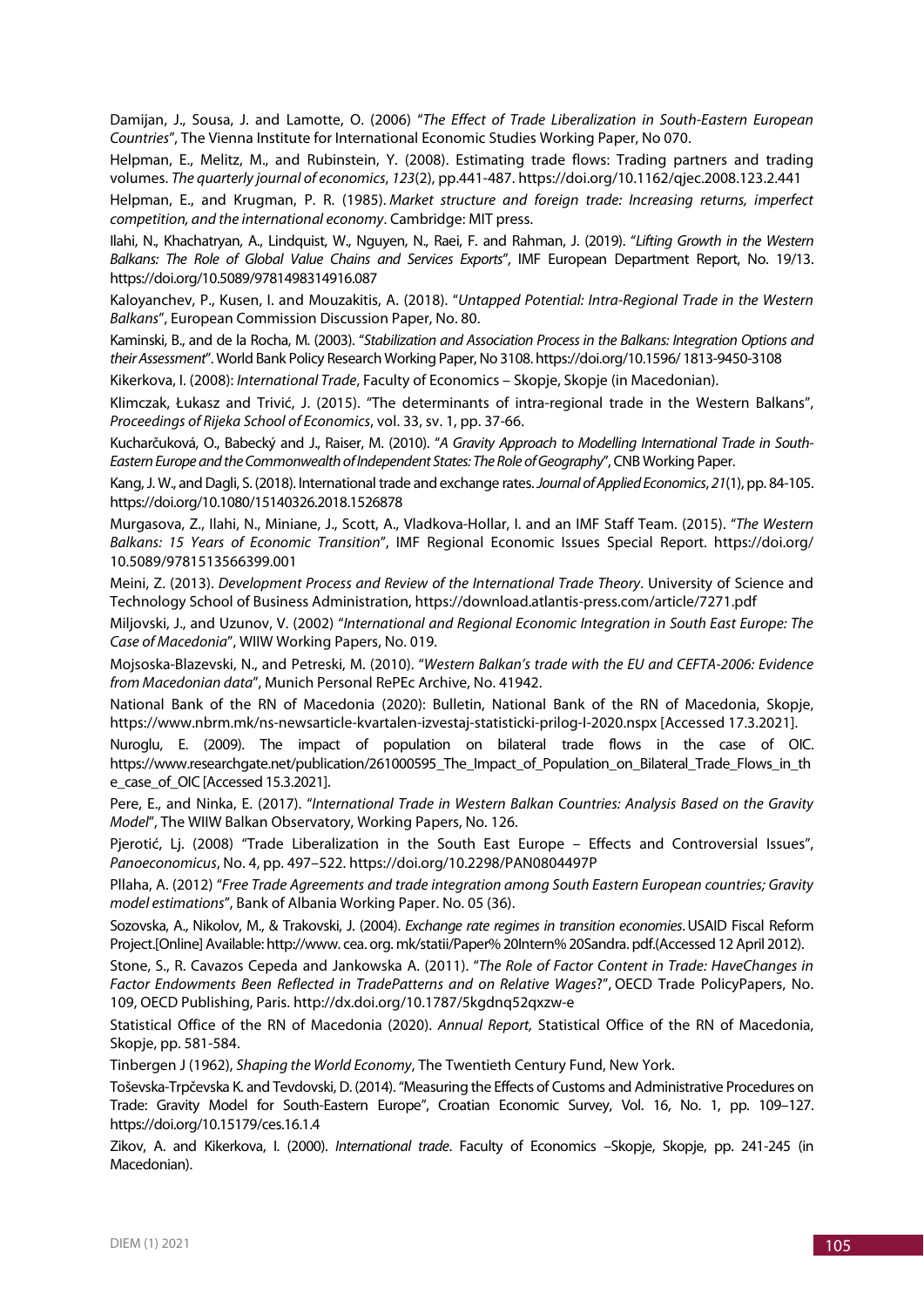|  |  |  | <b>Appendix</b> |  |
|--|--|--|-----------------|--|
|  |  |  |                 |  |

Table 3

| Variable           | Explanation                                                                                                                                                                  | Source                                                                                                                                    | <b>Expected sign</b> |
|--------------------|------------------------------------------------------------------------------------------------------------------------------------------------------------------------------|-------------------------------------------------------------------------------------------------------------------------------------------|----------------------|
| Trade              | export + import from Macedonia to<br>the trading partner in absolute<br>values                                                                                               | World Bank national<br>accounts data and<br>National Bank of the<br>Republic of North<br>Macedonia                                        |                      |
| GDPcapita          | max-min value of GDP per capita<br>constant prices 2020 US dollars of<br>Macedonia and the trading partner                                                                   | World Bank national<br>accounts data                                                                                                      | $+$                  |
| Remotness          | distance in km * GDP constant2010<br>US dollars trade partner/world GDP<br>constant 2010 US dollars                                                                          | Google maps and World<br><b>Bank nationals accounts</b><br>data                                                                           |                      |
| Pop                | sum of population of Macedonia<br>and the trade partner                                                                                                                      | <b>United Nations</b><br>Population Division.<br><b>World Population</b><br>Prospects: 2019 Revision.                                     | $+/-$                |
| Captial            | max gross fixed capital formation<br>divided by labor force/min gross<br>fixed capital formation 2010 US<br>dollars divided by labor force of<br>Macedonia and trade partner | World Bank national<br>accounts data, and OECD<br>National Accounts data<br>and International Labour<br>Organization, ILOSTAT<br>database | $+$                  |
| Land               | ratio of max land area (sq. km)<br>divided by labor force/min land<br>area (sq. km) divided by labor force<br>of Macedonia and trade partner                                 | Food and Agriculture<br>Organization and<br><b>International Labour</b><br>Organization, ILOSTAT<br>database<br>World Bank national       | $+$                  |
| Labor productivity | Max-min value of GDP per person<br>employed (constant 2017 PPP \$)                                                                                                           | accounts data, and OECD<br><b>National Accounts data</b><br>files.                                                                        | $\pm$                |
| EU                 | Membership in EU                                                                                                                                                             | Dummy variable                                                                                                                            | $\pm$                |
| <b>CEFTA</b>       | Membership in CEFTA-2006                                                                                                                                                     | Dummy variable                                                                                                                            | $\pm$                |
| Language           | Countries that have common<br>language                                                                                                                                       | Dummy variable                                                                                                                            | $+$                  |